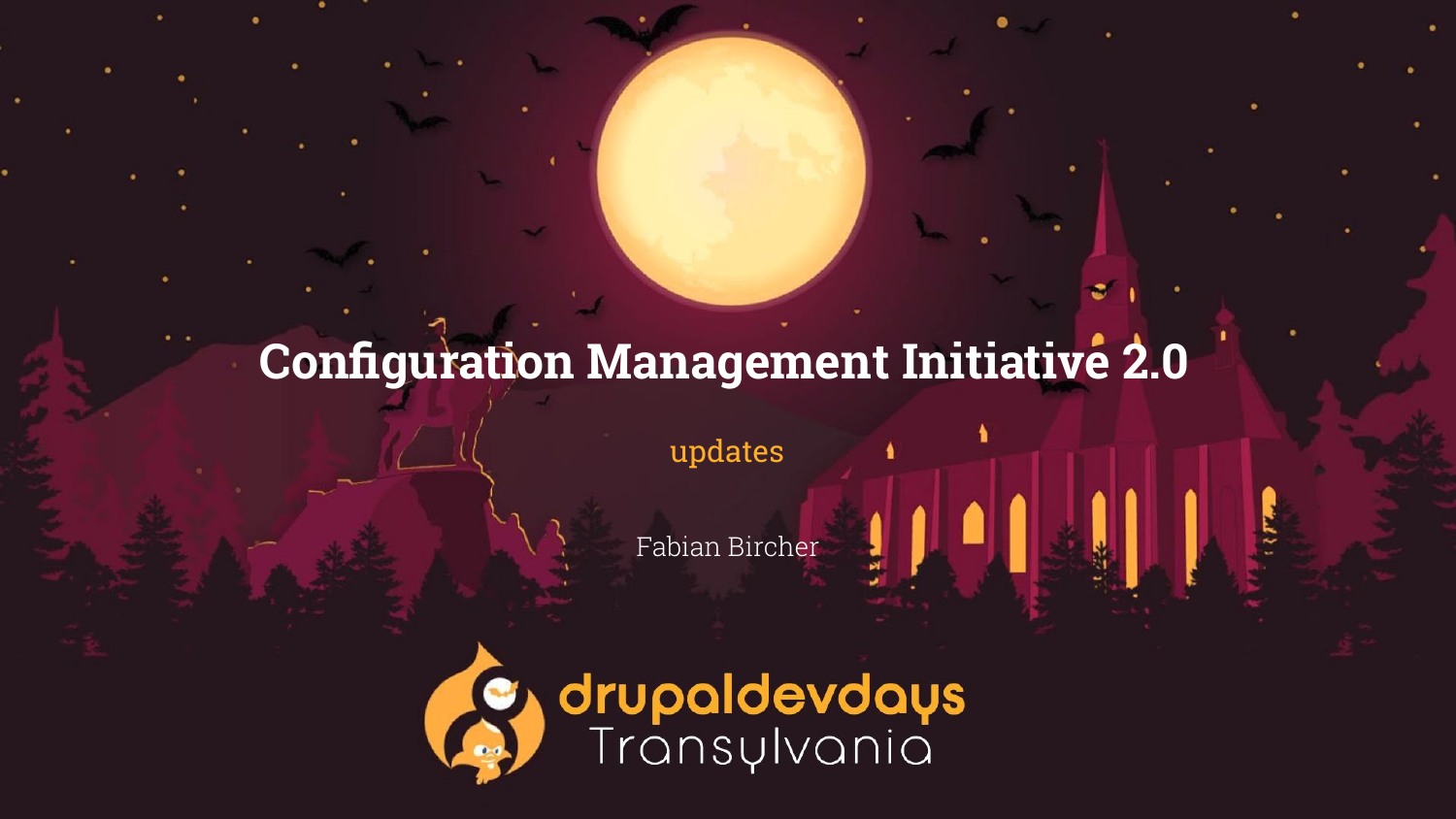

### Senior Developer @ Nuvole **Fabian Bircher** @fabianbircher @nuvoleweb  $\bullet$  bircher



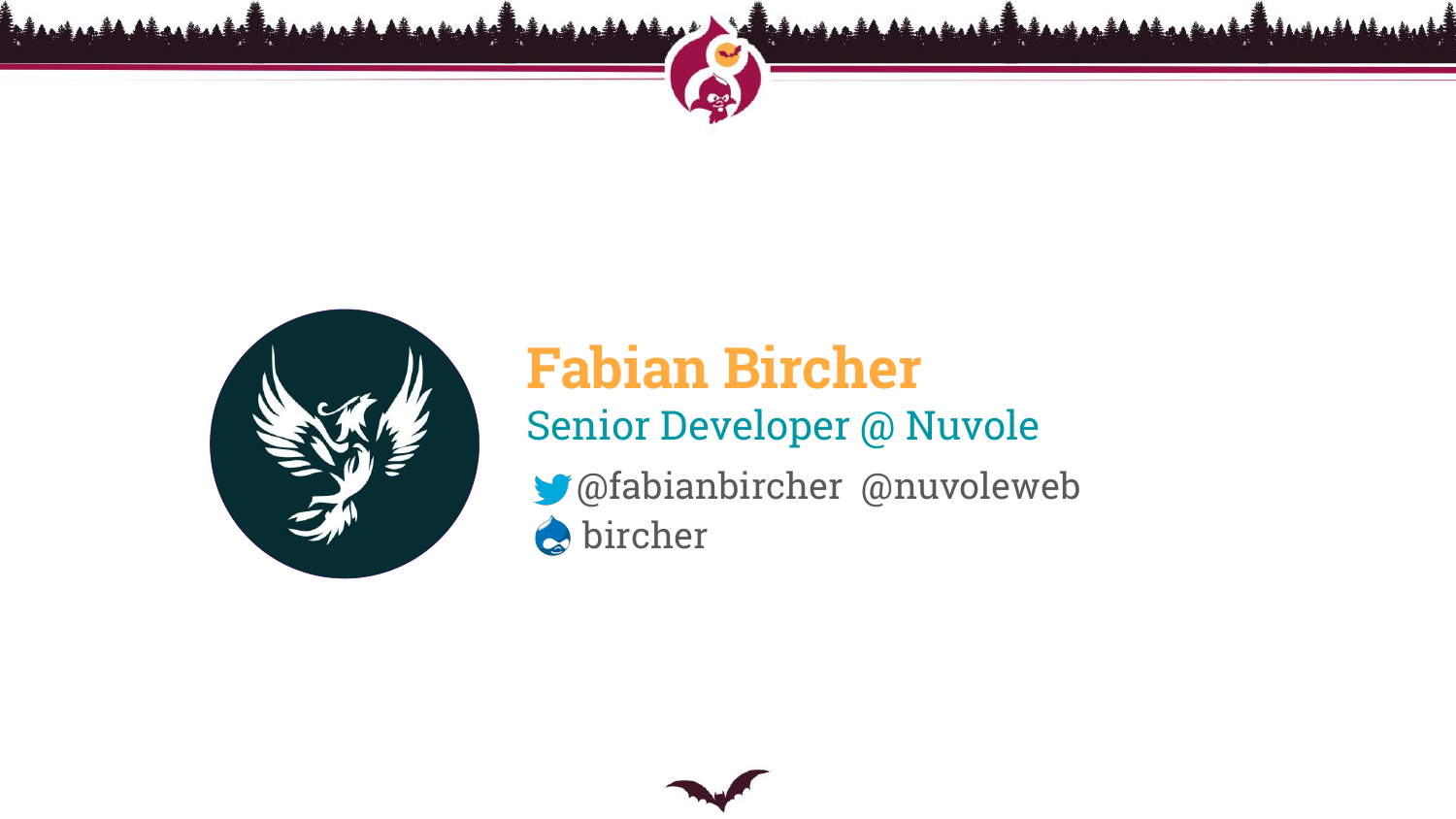### Nuvole

Distributed team in Italy, Belgium and Czech Republic

International Organisations & Institutions

Fast delivery: Several developers working simultaneously on the same project, automated tests, frequent configuration changes  $\rightarrow$  Need safe workflow

pioneers with configuration management



- 
- 

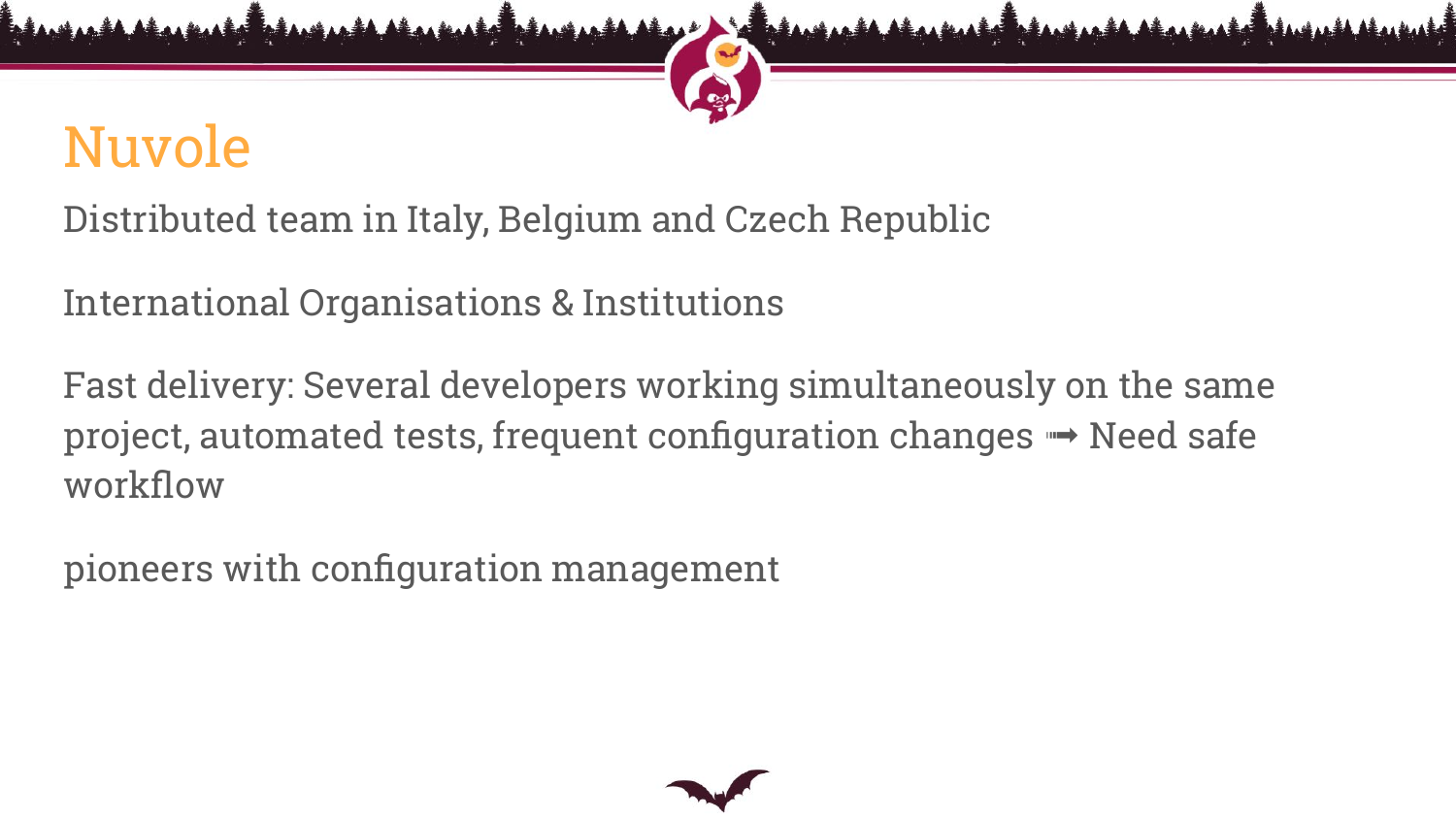### Session Outline

- Introduction
- Brief History
- CMI 2.0 focus points
- Concepts
- New event / example subscriber
- Next steps
- You and CMI 2.0



**The Company of the Company of the Company of the Company of the Company of the Company of the Company of the Company of the Company of the Company of the Company of the Company of the Company of the Company of the Company**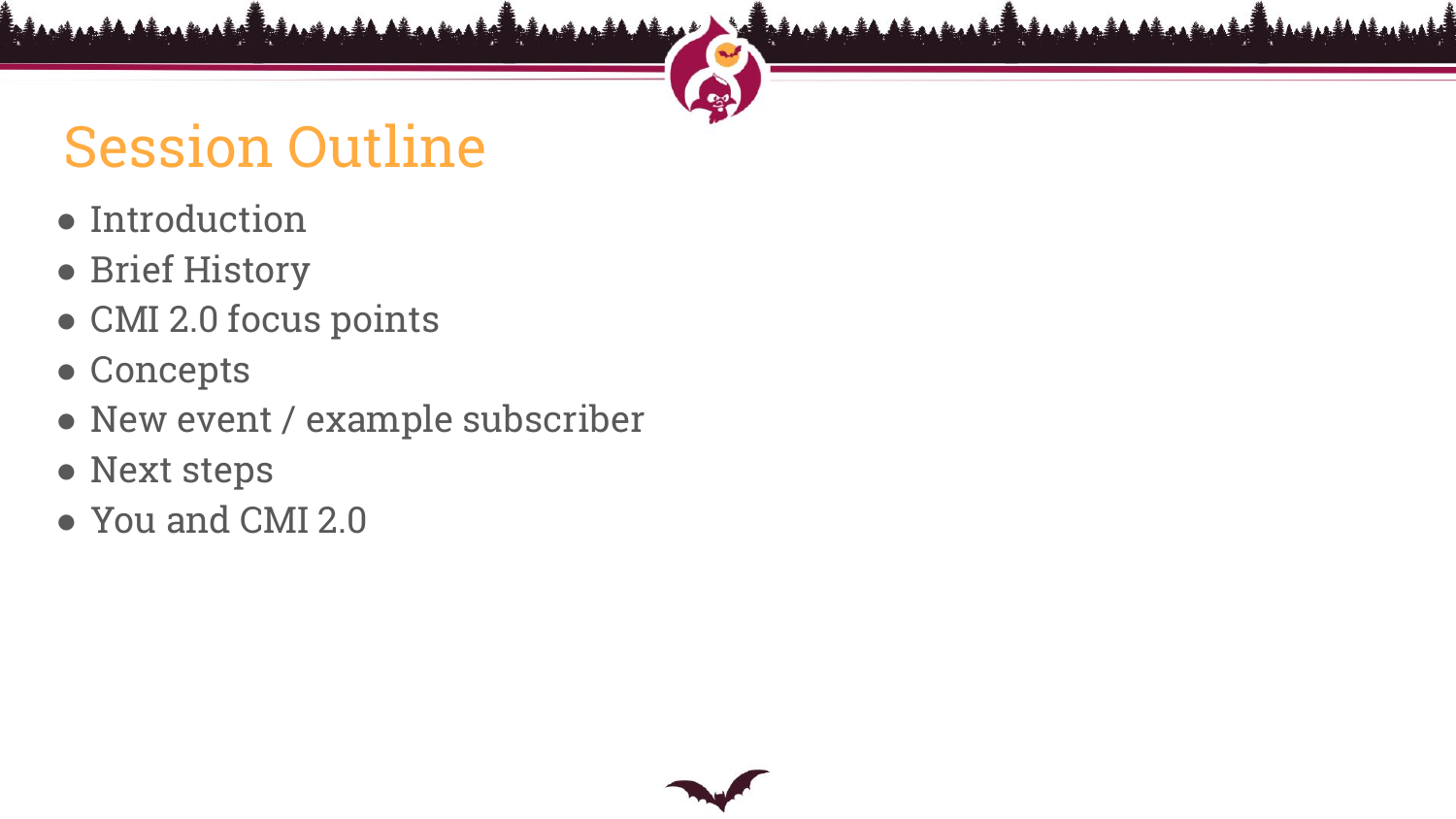# CMI 1.0

New in Drupal 8.0

Declarative configuration

Workflow for most common need:

Only for staging and deploying of configuration of the same site, as is, without modification.

Let contrib figure out how to solve other challenges.



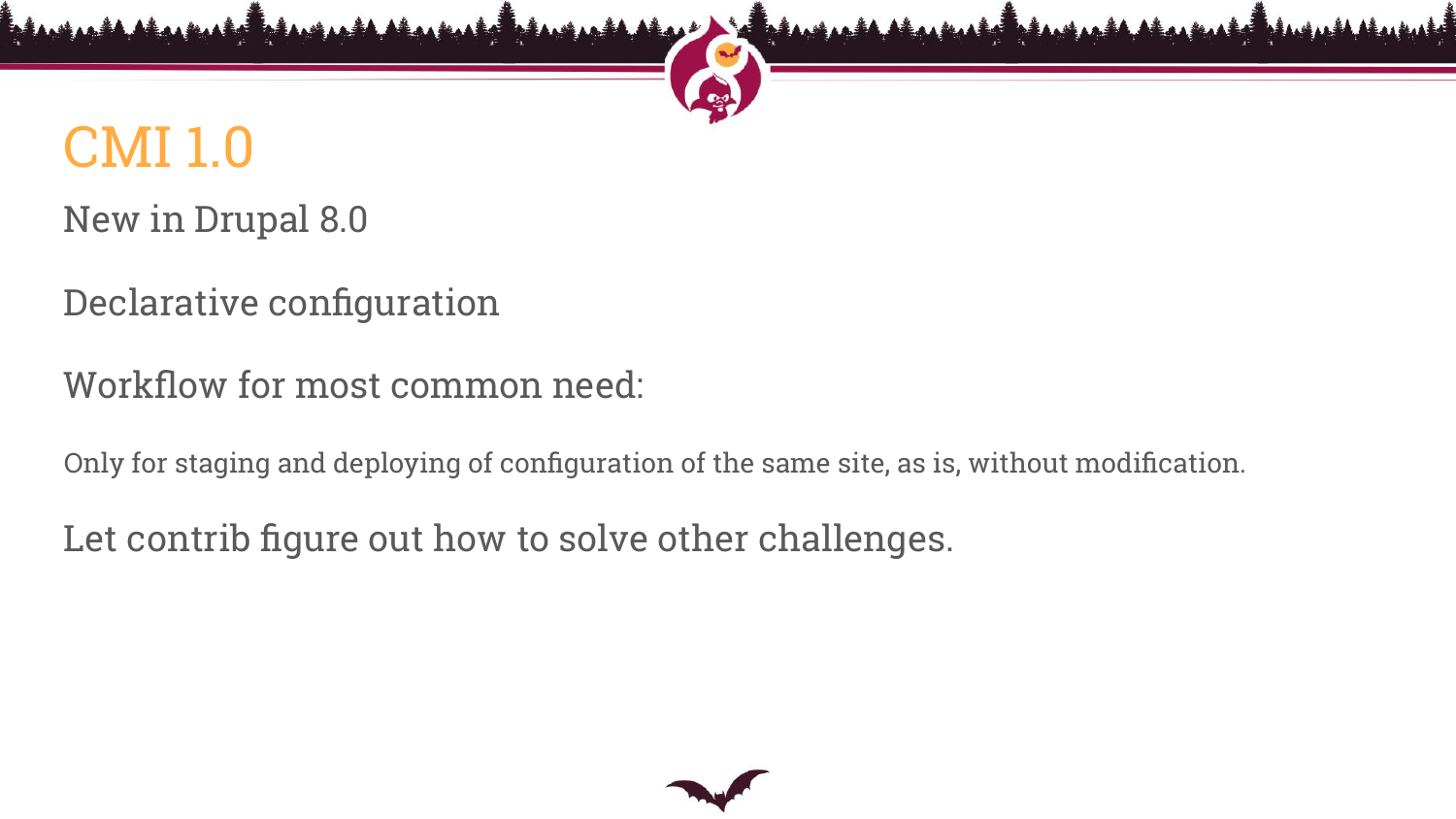### Contrib modules (CMI 1½) Config Update (37'183) Config Filter (26'575) Config Split (19'015) Config Ignore (16'856) Config Read-only (4'469) Features\* (22'052)



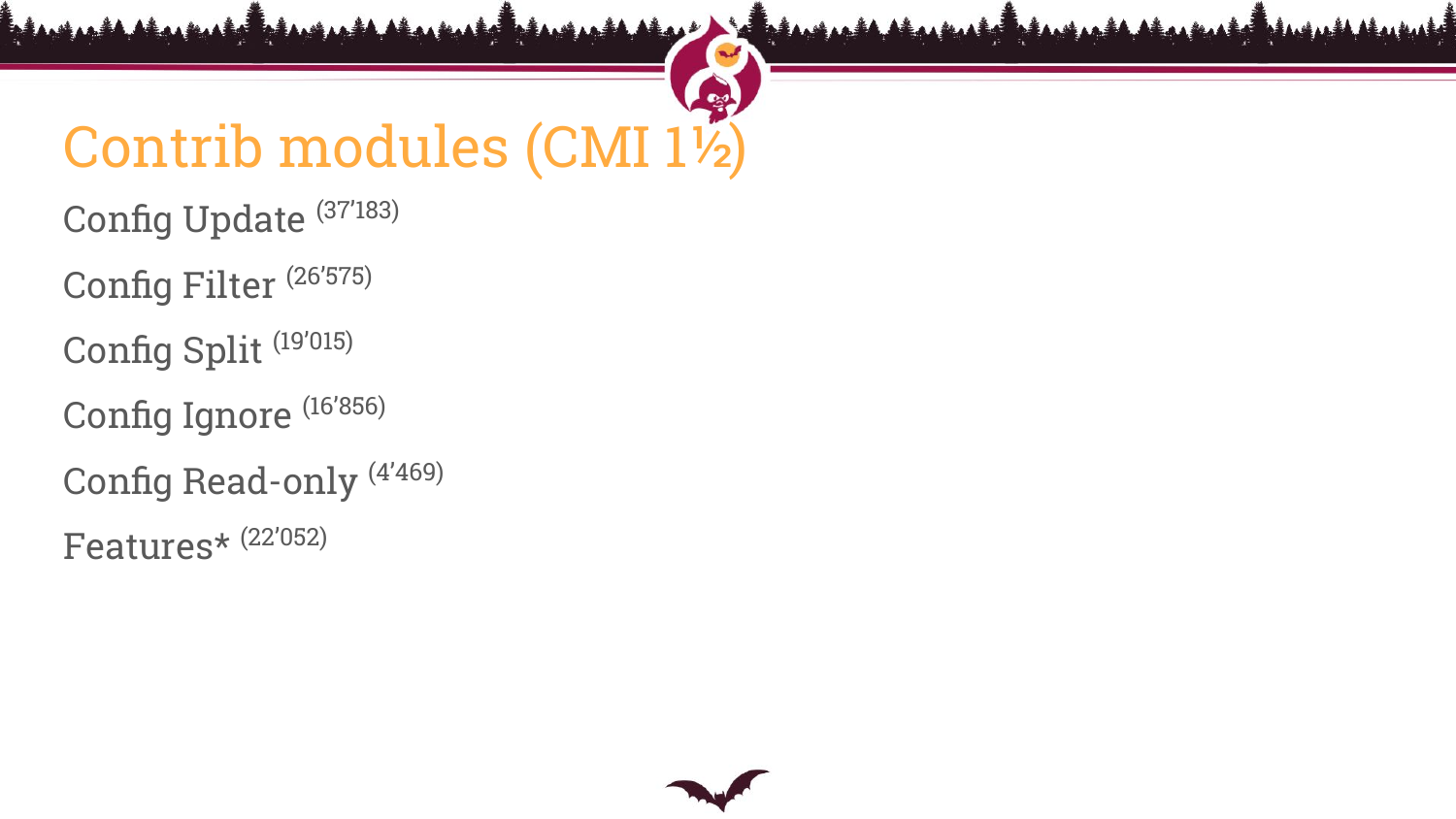### CMI 2.0

### ● Documentation

- Users: How to use the tools
- Developers: How to extend and use the API
- Environment specific configuration (D8.8) ○ Extending currently supported workflow
- Cross site configuration workflows (D9) ○ Distributions / Drupal as a product [#3004662](https://www.drupal.org/project/drupal/issues/3004662)



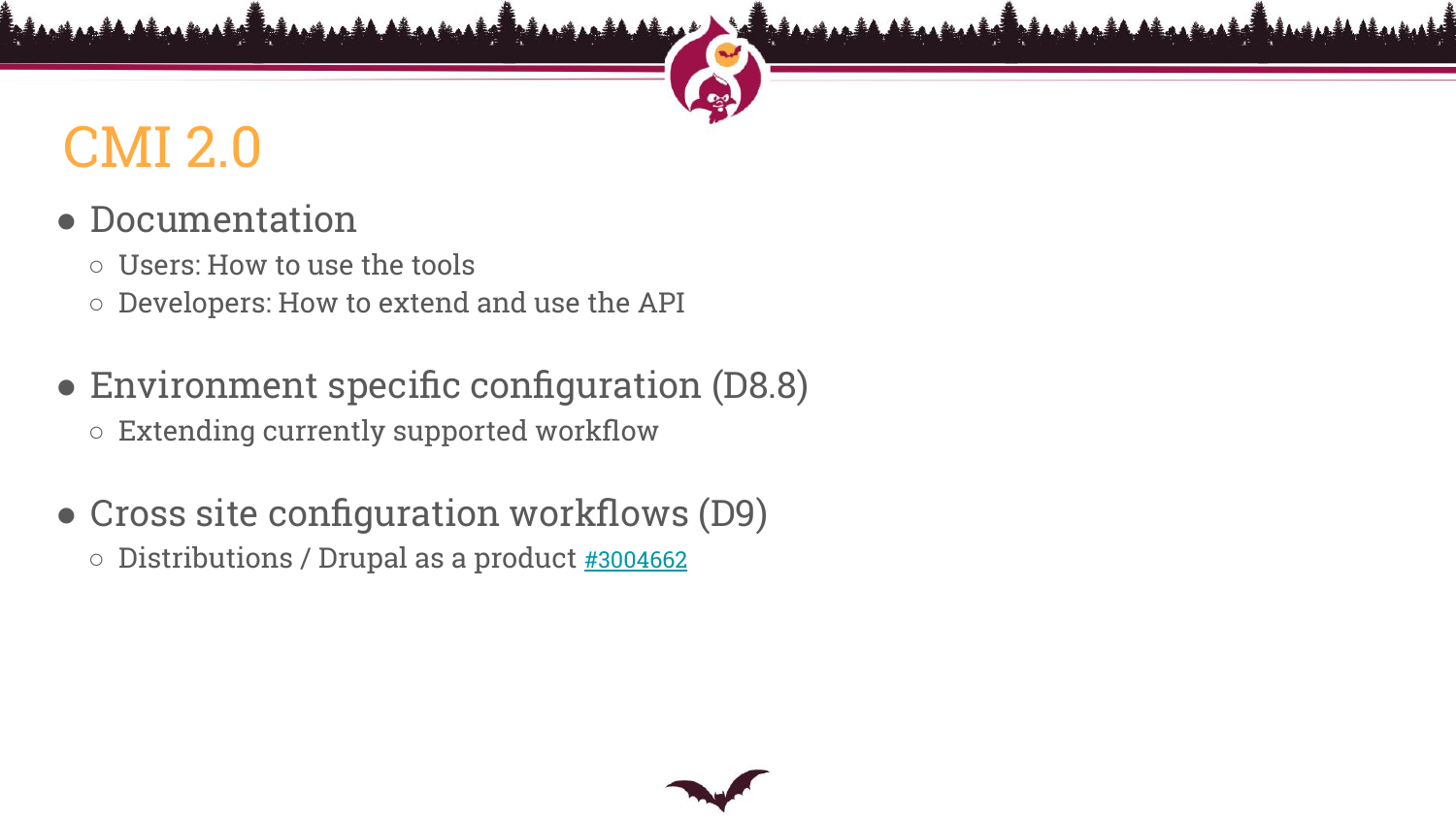### CMI 2.0 organisation

Alex Pott (alexpott) Fabian Bircher (bircher)

bi-weekly meeting at 17:00 CET (~11:00 EST) on Slack **#config** <https://www.drupal.org/project/cmi2>



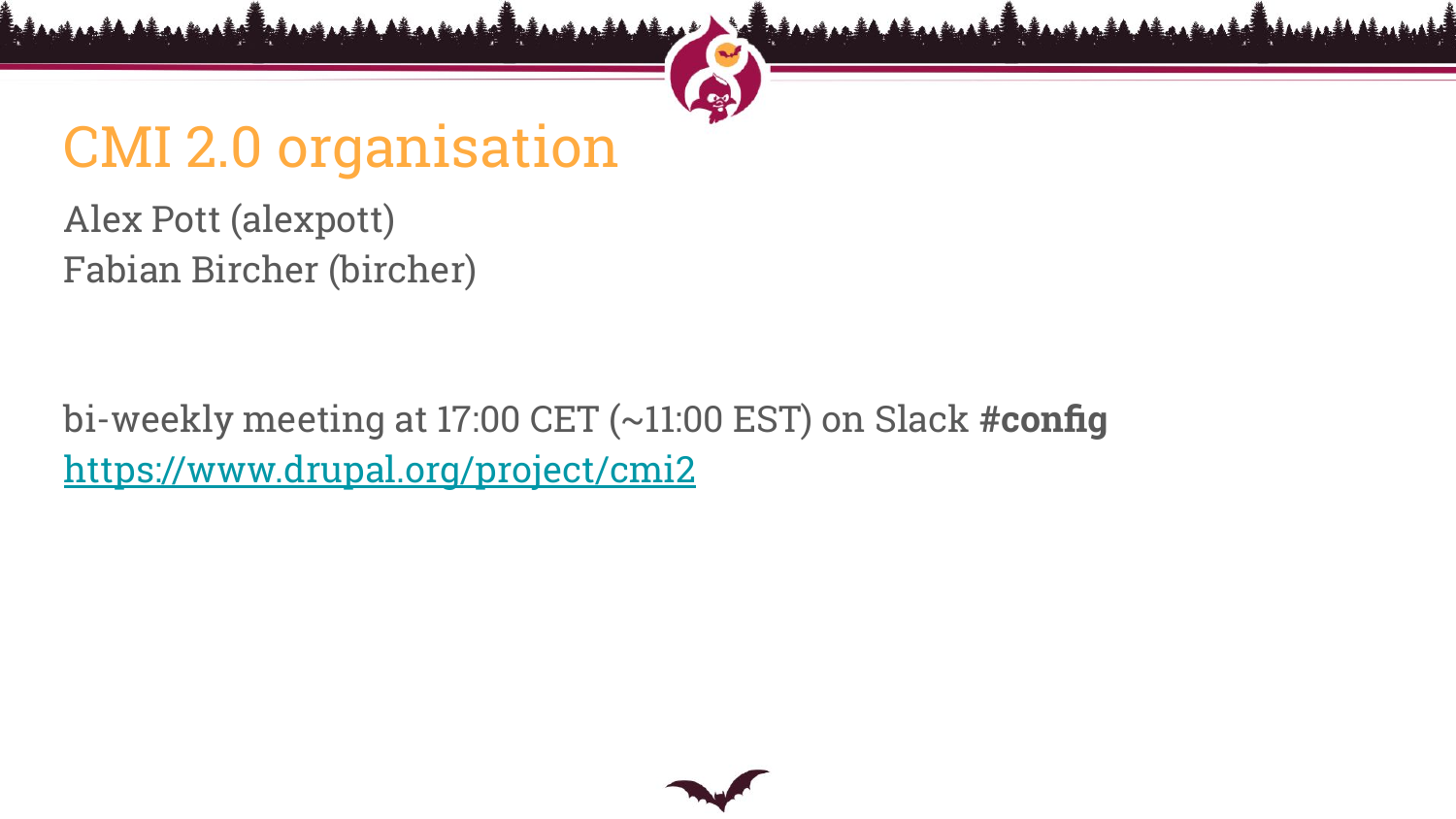### Drupal 8.6

Installing a site given a set of configuration!

- Define config/sync in settings.php, option to install via config • A config/sync folder within a custom profile
- 
- drush site:install --existing-config (drush 9.4+)

Still outstanding: Profiles with hook\_install

Small steps with incremental improvements to keep complexity at bay.

Help out: [#2982052](https://www.drupal.org/project/drupal/issues/2982052)



- 
- 

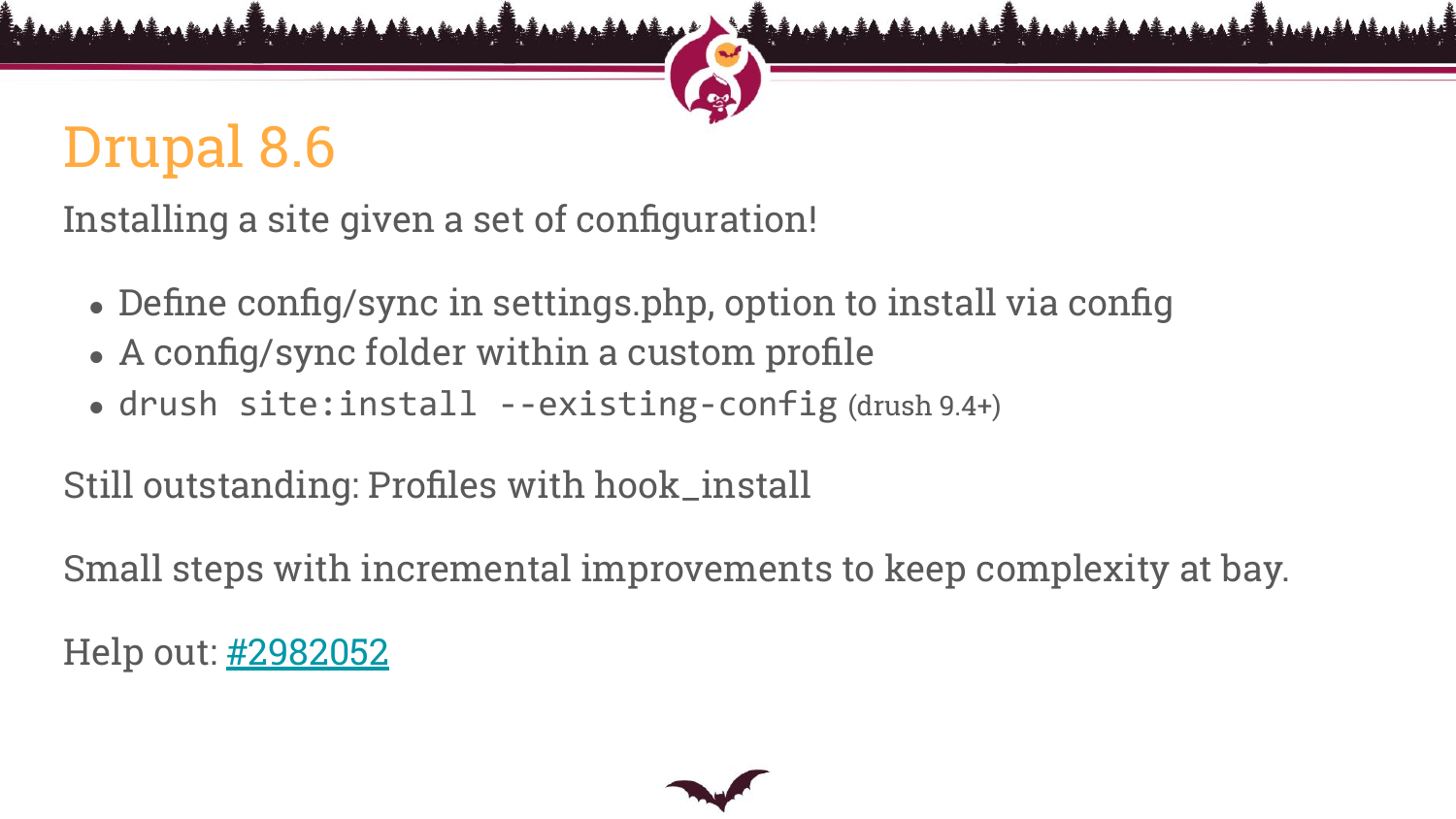### Drupal 8.8 A Config Export Storage for standardizing how config is exported (done!)

Config Storage Transform events / subscribers Config Environment module (experimental)

Config directory in settings [#2980712](https://www.drupal.org/project/drupal/issues/2980712)





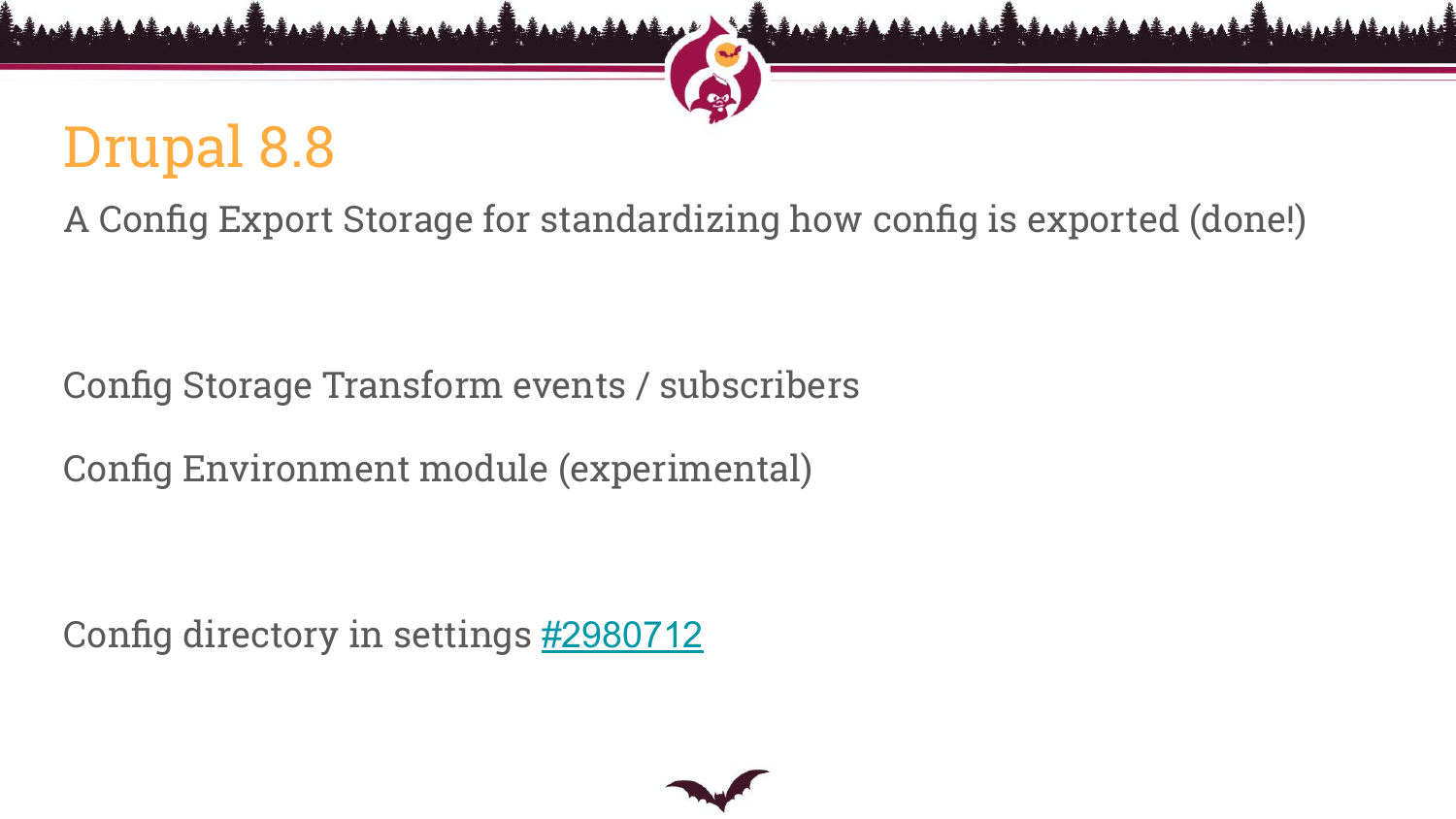

active config storage service storage service

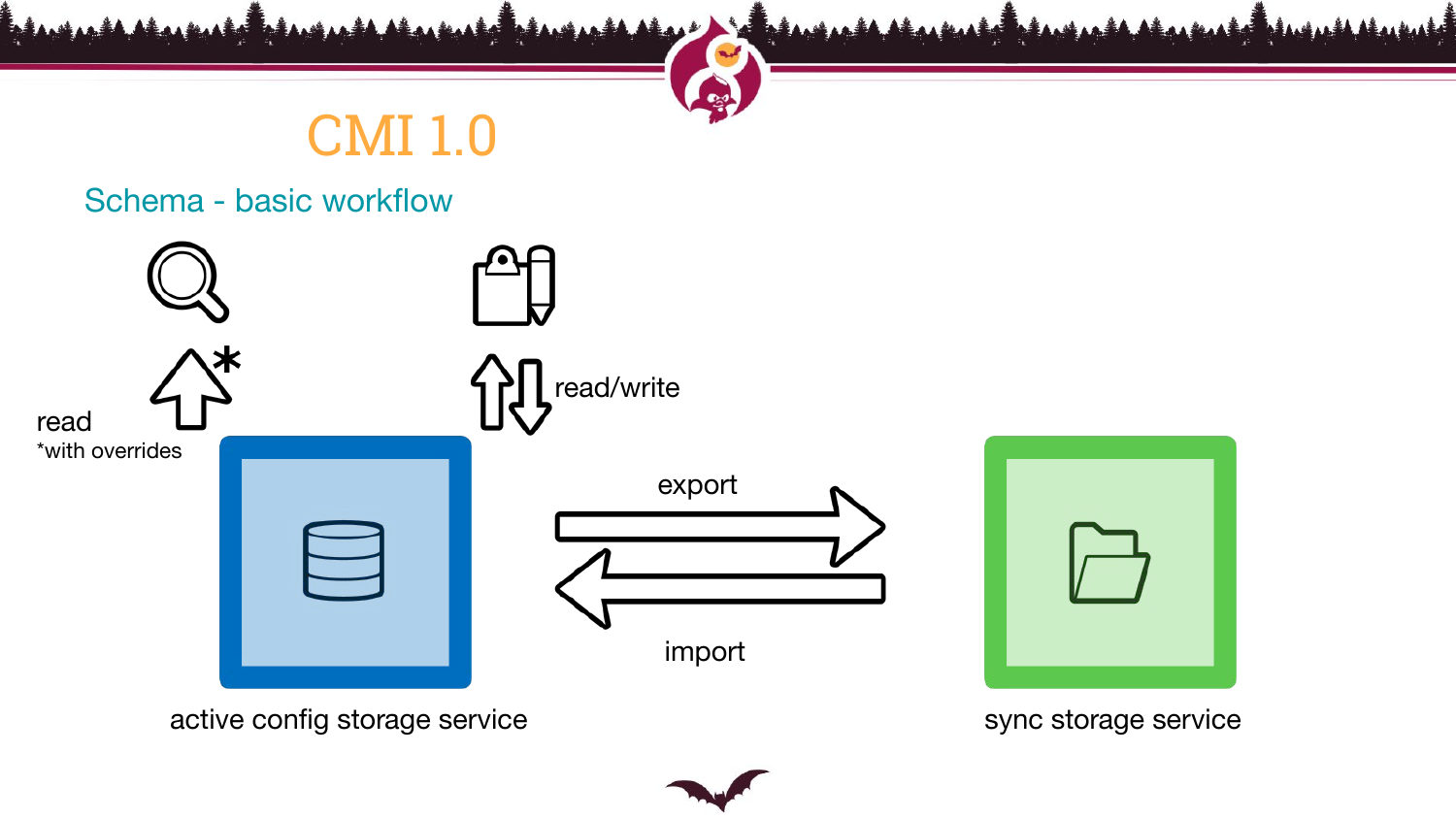

active config storage service **the end of the set of the service** filtered sync storage service



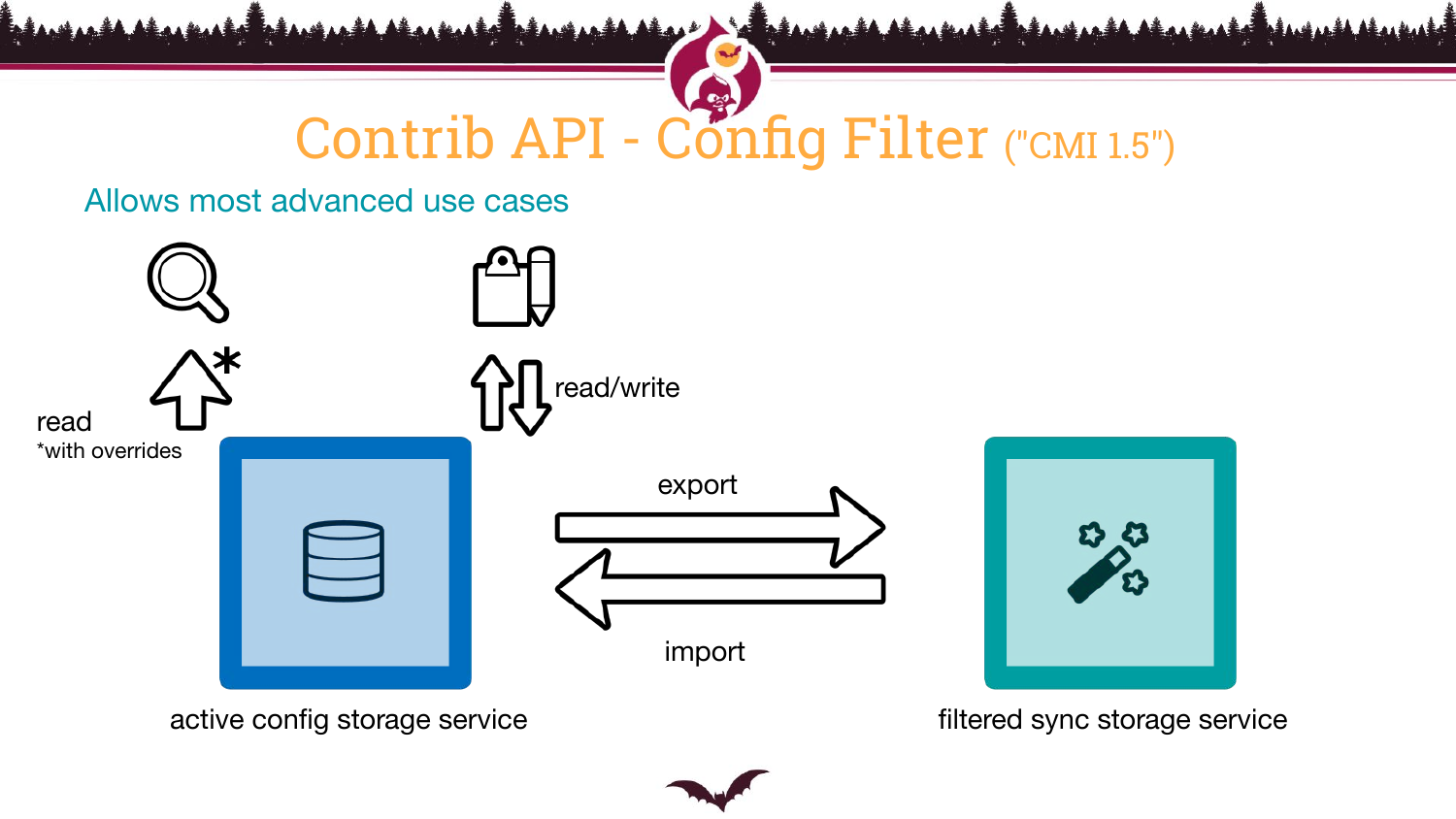### Config Filter in core? Current API\*: Config Filter

- + Many contrib modules enhance workflow
- See slides from [DrupalCon Vienna session](https://events.drupal.org/vienna2017/sessions/advanced-configuration-management-config-split-et-al) for details.
- Plugins with many methods.
- Requires knowledge on how storage is used for import/export.



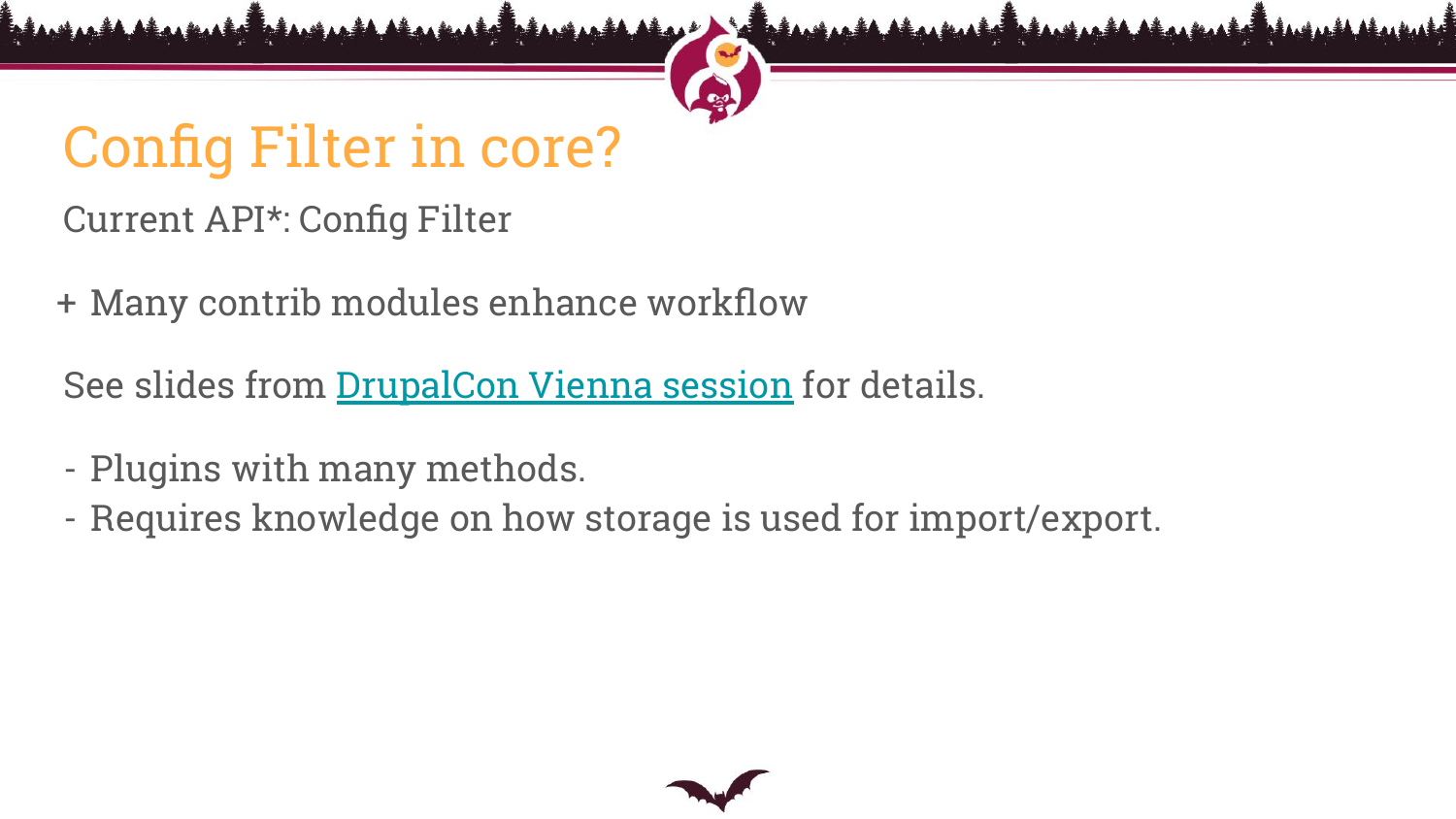Accomplish what Config Filter did, but better

### Config Storage Transformer New core API (8.8-dev) [#3047812](https://www.drupal.org/project/drupal/issues/3047812)

Event based

Transform storage used for importing/exporting.

Useful everytime a config store is used.





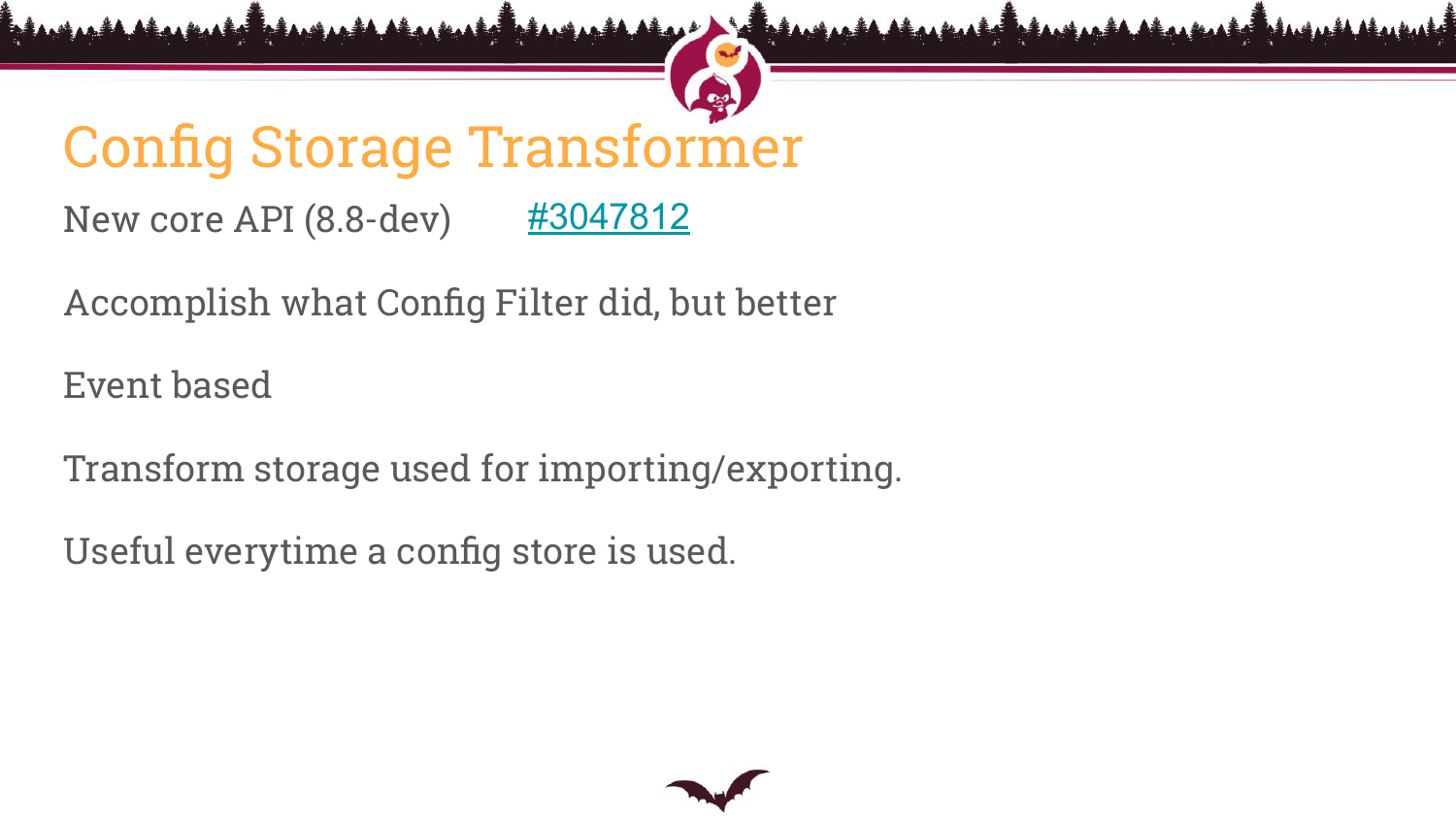

active config storage service storage service sync storage service

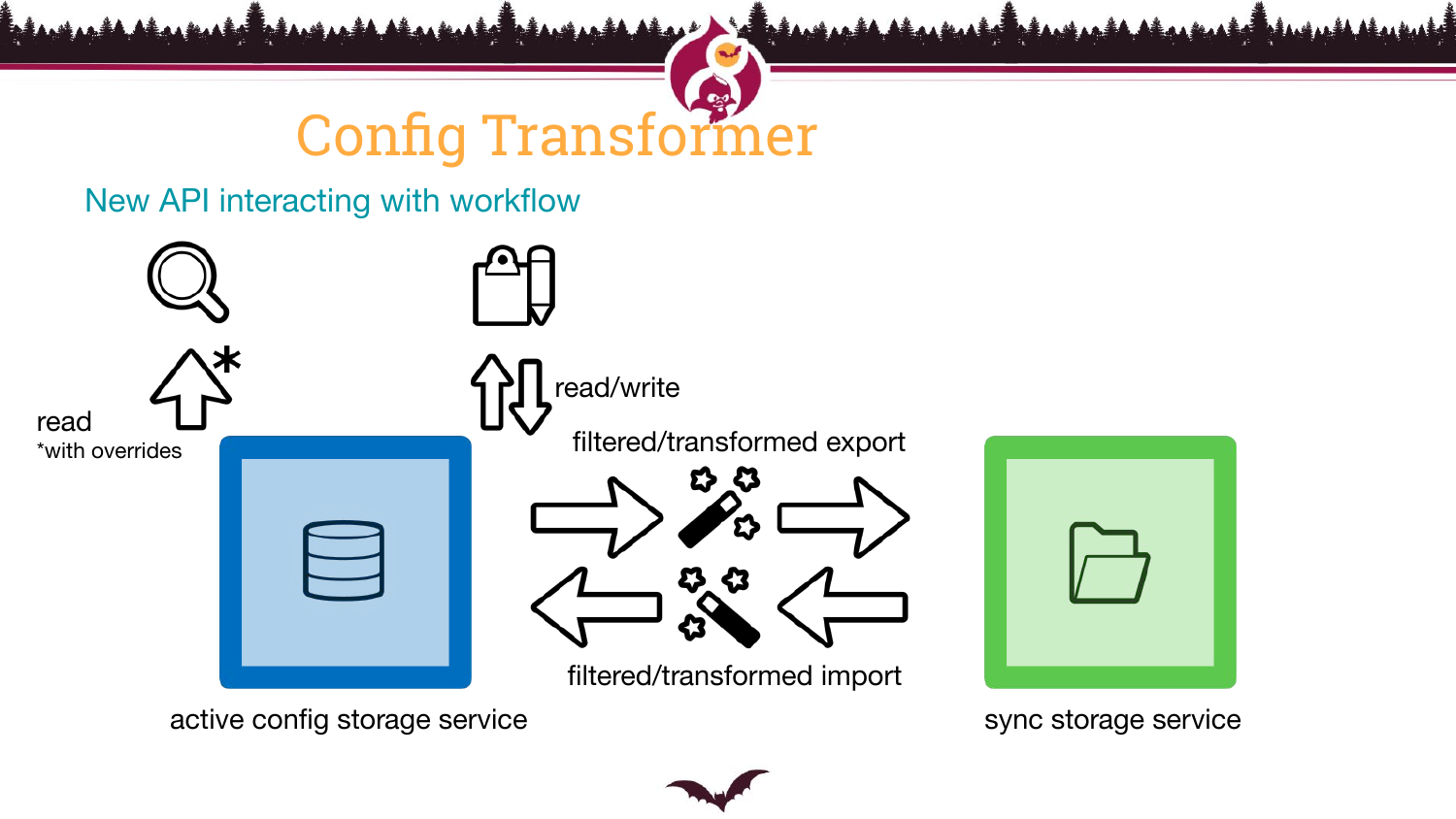## Config Split ("CMI 1.5")

De-facto standard for environment specific modules

- Directory to which configuration is split off
- List of modules and config to split off
- Active/inactive based on config override in settings.php

Split and Merge happen during import and export, active config is not changed

Simple idea, lots of different possible applications

Some limitations due to the api.



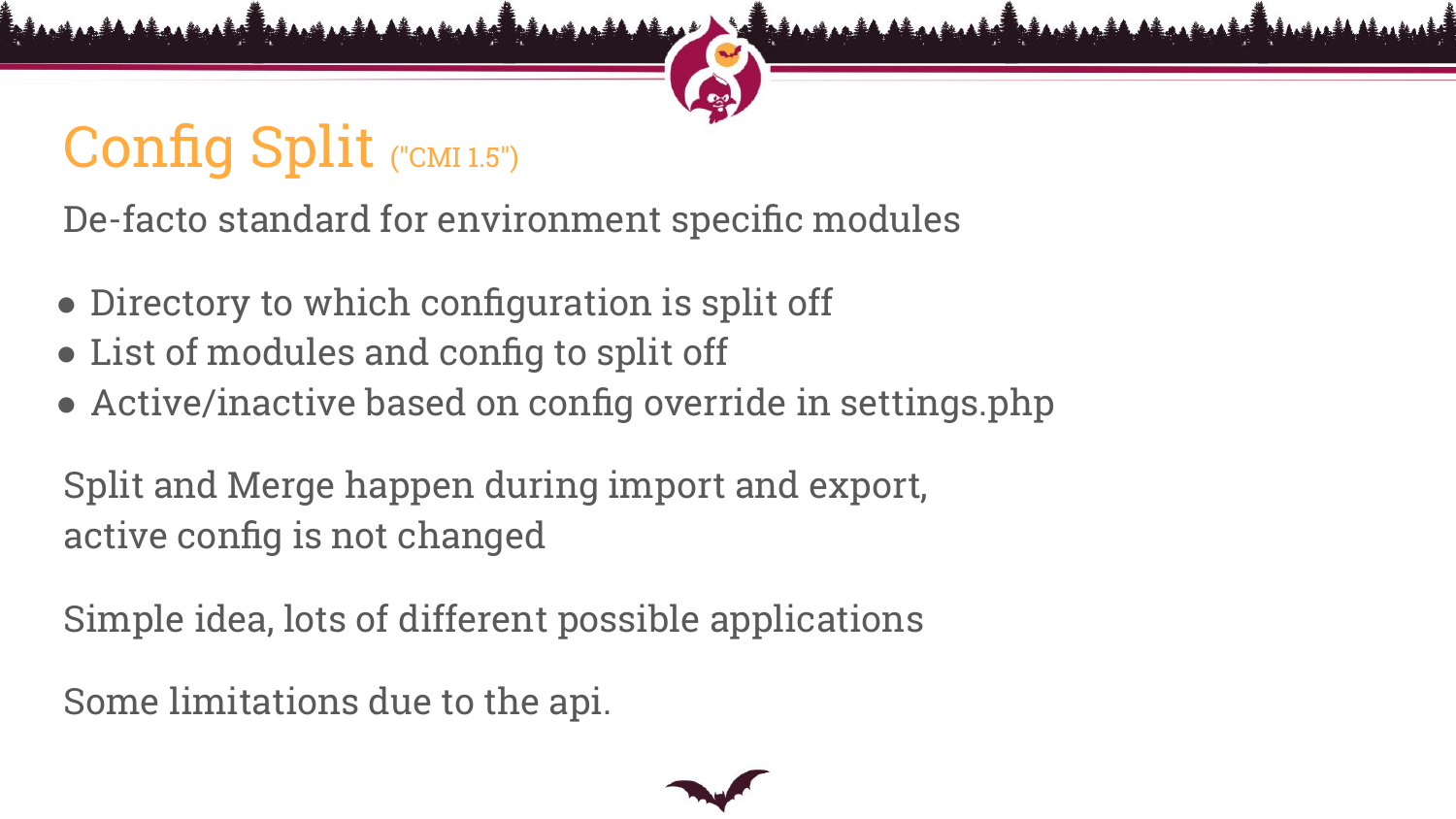### Config Environment

- Experimental core module for 8.8-dev
- Uses Config Storage Transformer events
- Allows "environments" to be defined (default, dev, stage, prod...)
- Specify list of modules enable and configuration changes.
- Switch between environments via UI and/or command line.
- Only a single environment can be active.





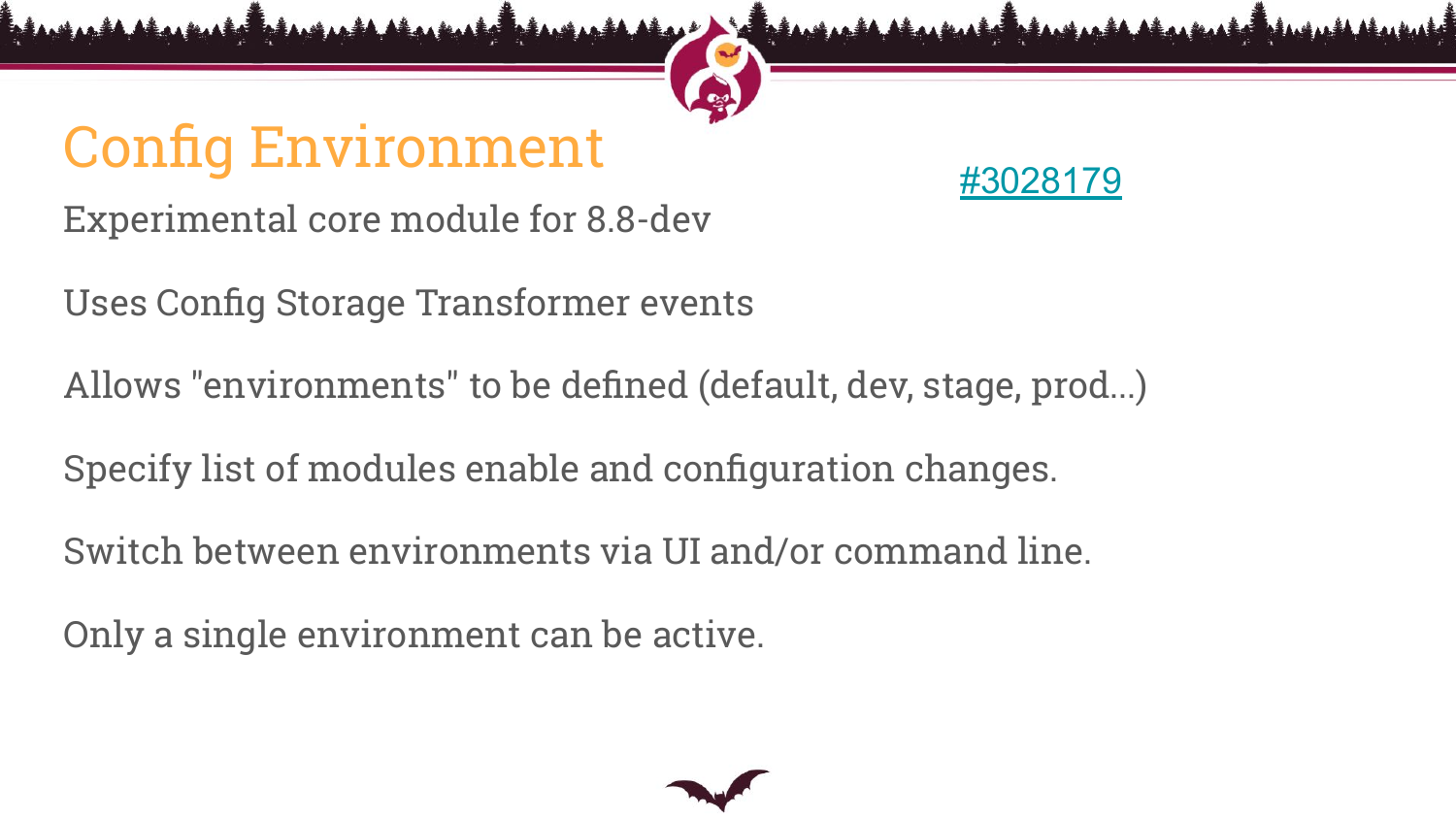# Changing Environments

Isn't just a simple javascript flag

- Switching environments can cause modules to be installed/uninstalled
	-
	-



Deploy from one environment to another (dev -> stage -> prod) Set desired environment in settings.php? (based on env vars) or, add an additional command to a deploy script (drush, etc)

Copy DB from Prod to Dev: Prod is active environment in DB switch to Dev via command line or UI

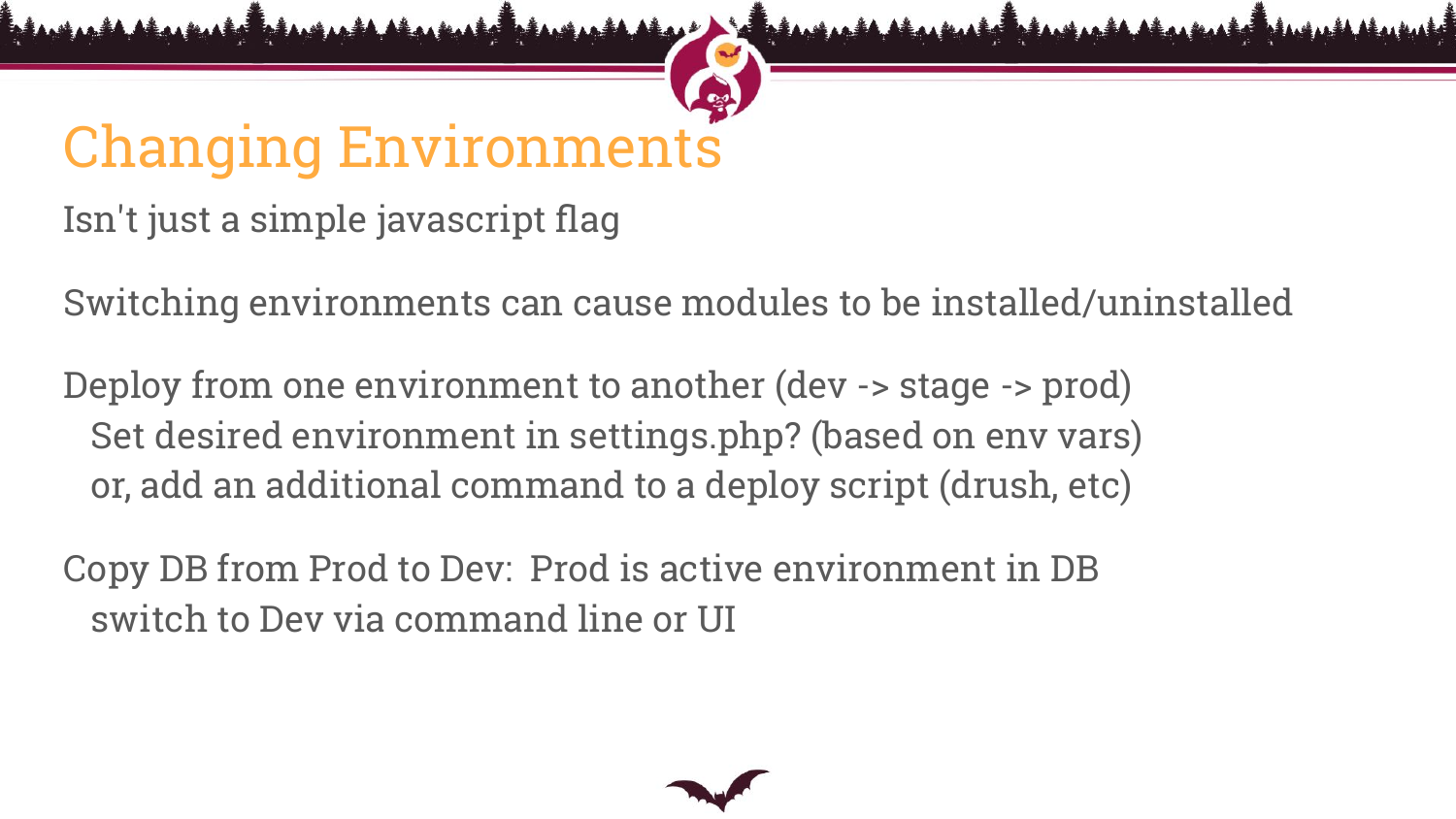## How deep is the rabbit hole?

What about people who use the zip archive?

What about using a database dump from production?

What about translations?

**What about updates?**

**What about config changes on production?**

Atas AV





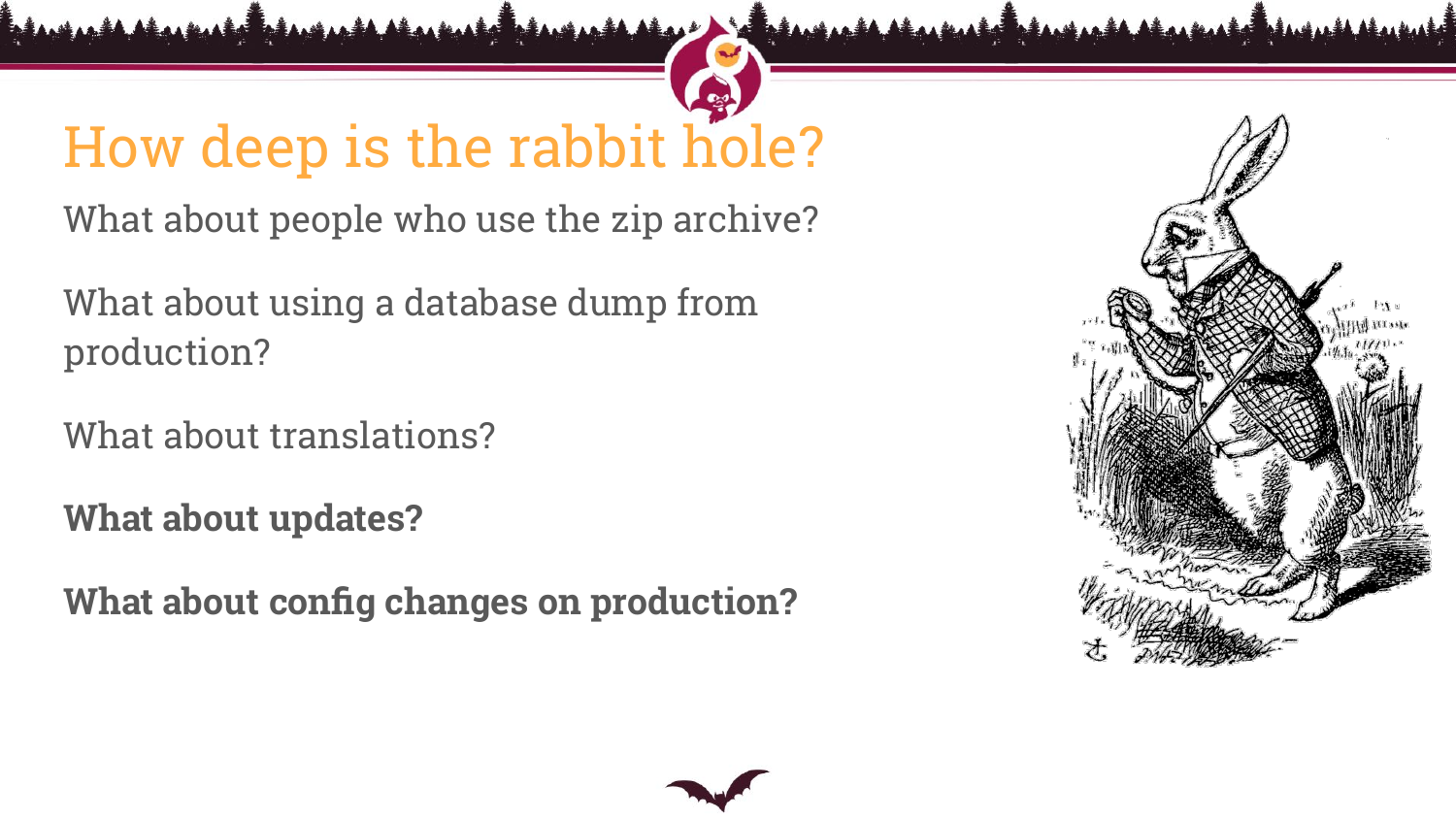### Summary - call to action What did we learn in the past year with CMI 2?

Use config split today (ideally with one active split per environment) Help with documentation! New core apis are coming... but need time and lots of effort. **CMI 2.0 Sprint today and Friday!!**